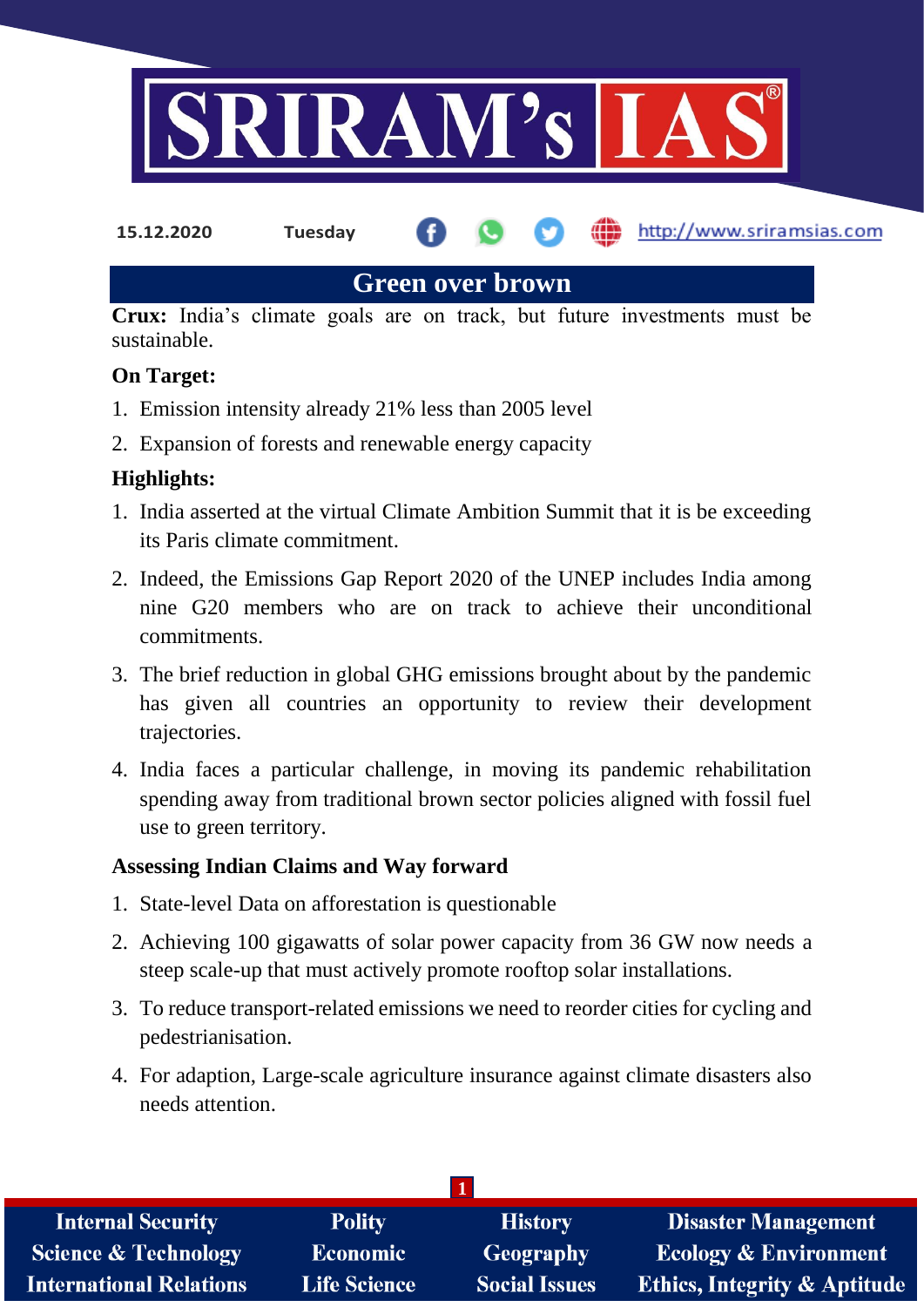

http://www.sriramsias.com **15.12.2020 Tuesday**

## **India needs to rethink its nutrition agenda**

#### **Opening statement**

The World Health Organization calls stunting "*a marker of inequalities in human development".*

The Ministry of Health and Family Welfare has released data for 22 States and Union Territories (UTs) based on the findings of Phase I of the National Family Health Survey-5 (NFHS-5).

#### **Issues with Data**

The 22 States/ UTs don't include some major States such as Tamil Nadu, Rajasthan, Punjab, Uttar Pradesh, Jharkhand, Odisha and Madhya Pradesh.

#### **Worrying findings**

- 1. The prevalence of severe acute malnutrition increased in 16 States/UTs (compared to NFHS-4 conducted in 2015-16).
- 2. The percentage of children under five who are underweight has also increased in 16 out of the 22 States/UTs.
- 3. Anaemia levels among children as well as adult women have increased in most of the States
- 4. There is also an increase in the prevalence of other indicators such as adult malnutrition measured by those having a Body Mass Index of less than 18.5kg/m2 in many States/UTs.
- 5. increase in overweight/obesity prevalence among children and adults, showing the inadequacy of diets in India both in terms of quality and quantity.
- 6. The data report an increase in childhood stunting (an indicator of chronic undernutrition and considered a sensitive indicator of overall well-being) in 13 of the 22 States/UTs compared to the data of NFHS-4.
- 7. All indications from these initial results of NFHS-5 are that we are likely to see an increase in the prevalence of childhood stunting in the country during the period 2015-16 to 2019-20.

| <b>Internal Security</b>        | <b>Polity</b>       | <b>History</b>       | <b>Disaster Management</b>              |  |  |
|---------------------------------|---------------------|----------------------|-----------------------------------------|--|--|
| <b>Science &amp; Technology</b> | <b>Economic</b>     | Geography            | <b>Ecology &amp; Environment</b>        |  |  |
| <b>International Relations</b>  | <b>Life Science</b> | <b>Social Issues</b> | <b>Ethics, Integrity &amp; Aptitude</b> |  |  |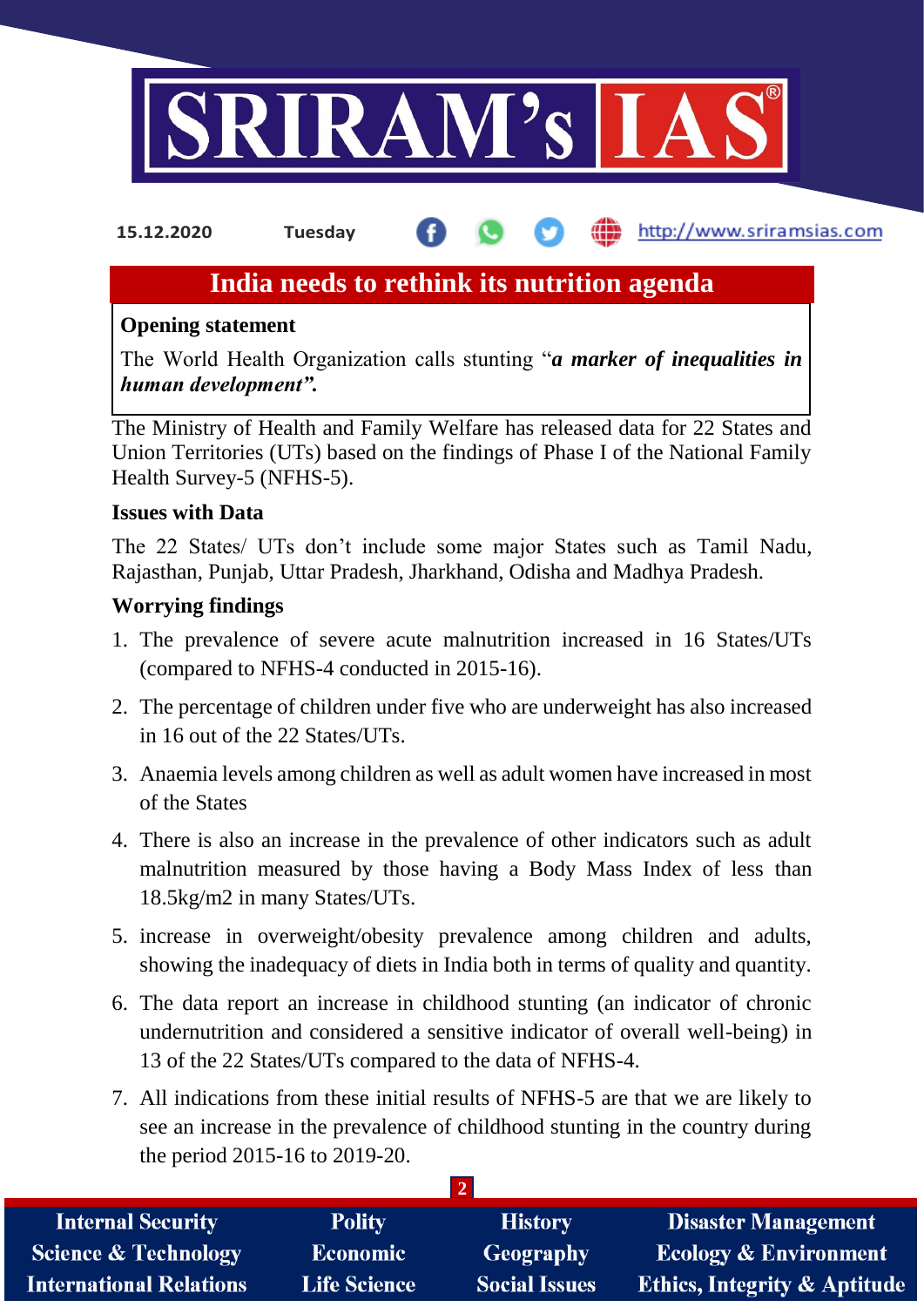

# **15.12.2020 Tuesday**

#### **Model of Economic growth**

This is extremely alarming and calls for serious introspection on not just the direct programmes in place to address the problem of child malnutrition but also the overall model of economic growth that the country has embarked upon. Over the last three decades, there have been phases where India has experienced high rates of economic growth. Issues with the economic model

- 1. increasing inequality,
- 2. greater informalisation of the labour force, and
- 3. reducing employment elasticities of growth
- 4. stagnant rural wages and highest levels of unemployment

#### **Problematic moves and results**

- 1. Some expansion in social protection schemes and public programmes such as the Mahatma Gandhi National Rural Employment Guarantee Scheme, the Public Distribution System, the Integrated Child Development Scheme (ICDS), and school meals have contributed to a reduction in absolute poverty as well as previous improvements in nutrition indicators.
- 2. However, there are continuous attempts to weaken these mechanisms through underfunding and general neglect.
- 3. This pandemic we have seen the rising number of reported starvation deaths from different parts of the country.

#### **Pandemic trauma**

In the Hunger Watch survey carried out in 11 States, two-thirds of the respondents reported that the nutritional quality and quantity of their diets worsened in September-October compared to before the lockdown. All of this calls for urgent action with commitment towards addressing the issue of malnutrition.

#### **Something Positive**

There are some improvements seen in determinants of malnutrition such as access to sanitation, clean cooking fuels and women's status – a reduction in spousal violence and greater access of women to bank accounts, for example.

| <b>Polity</b>       | <b>History</b>       | <b>Disaster Management</b>              |  |  |  |  |
|---------------------|----------------------|-----------------------------------------|--|--|--|--|
| <b>Economic</b>     | <b>Geography</b>     | <b>Ecology &amp; Environment</b>        |  |  |  |  |
| <b>Life Science</b> | <b>Social Issues</b> | <b>Ethics, Integrity &amp; Aptitude</b> |  |  |  |  |
|                     |                      |                                         |  |  |  |  |